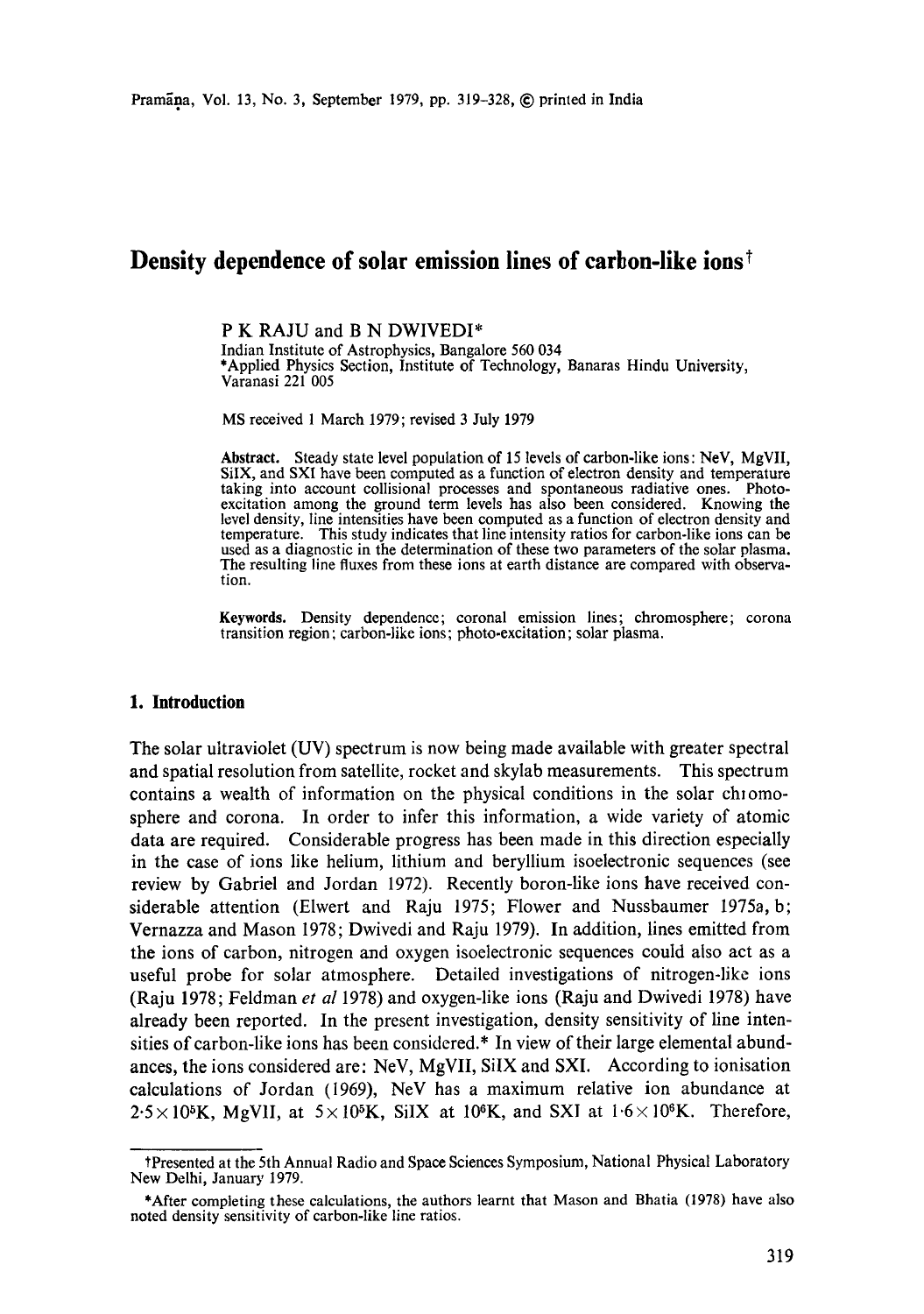lines emitted from these ions could act as a useful diagnostic for the solar chromosphere-corona transition region and the corona. Some lines from these ions are observed in the spectra of solar corona (Jordan 1971; Malinovsky and Heroux 1973; Dupree et al 1973; Behring et al 1976; Sandlin et al 1977).

The various physical processes considered in the present investigation are electron collisional excitations and spontaneous radiative de-excitations for permitted and intercombination transitions; electron as well as proton excitations and de-excitations, photo-excitations and spontaneous radiative de-excitations among the ground term levels. The radiative excitation rates for the considered transitions in the ultraviolet region contribute less than 20% to the total rates at an electron density of 10<sup>7</sup> and hence have been neglected. Moreover, at the temperatures of interest recombinations to the levels considered have also been neglected compared to the direct excitations.

#### 2. Energy level scheme and atomic data

For computing various line intensities, we have considered transitions taking place between the first fifteen levels of carbon-like ions. These transitions have wavelengths greater than  $150\text{\AA}$  for the ions considered here. In figure 1 we have schematically shown the adopted energy level model. The ground configuration consists of a triplet  $P$ , a singlet  $D$ , and a singlet  $S$  whereas the higher configuration forms a quintet S, a triplet D, a triplet P, a singlet D, a triplet S, and a singlet P term. Various transitions which have been taken into account for this investigation are as indicated in figure 1.

The atomic data required for detailed computation of line intensities for these ions have been taken from published results wherever available; otherwise we obtained



Figure 1. Energy level scheme for carbon-like ions. ----------— Collisional transitions ------ radiative transitions.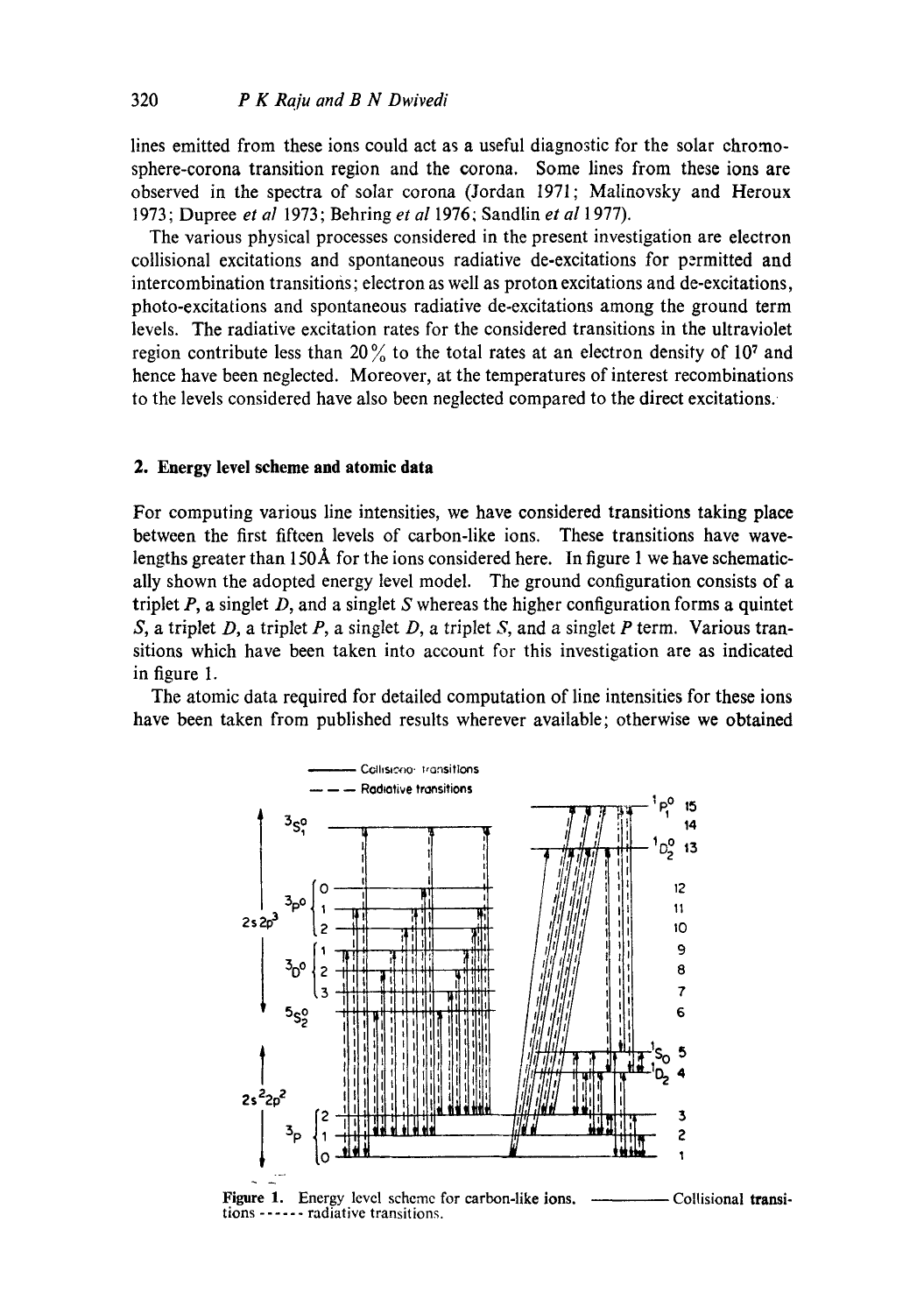them by interpolation. The allowed transition probabilities and oscillator strengths for NeV, MgVII and SilX have been taken from the tabulation of Wiese *et al* (1966, 1969) and in the case of SXI from Kastner (1967). The data for the forbidden and 5S°-3P transitions have been taken from Kastner *et al* (1977) and Nussbaumer (1971). The transition probabilities for SiIX and SXI for intercombination transitions  ${}^{1}D_{2}^{0-3}P$ and  ${}^{1}P_{1}^{0}$ <sup>-3</sup>P have been taken from Kastner (1967) whereas for NeV and MgVII they have been estimated by extrapolation along the isoelectronic sequence. Wavelength values have been taken from various sources (Edl6n 1972; Kelly and Palumbo 1973; Kastner *et al* 1977).

Collision strengths  $\Omega(i, j)$ , for NeV, and SiIX for the transitions  ${}^3P_0-{}^3P_1$ ,  ${}^3P_0-{}^3P_2$ , and  ${}^{3}P_{1}{}^{-3}P_{2}$  have been taken from Blaha (1969) and in the case of MgVII by interpolation. In order to estimate the collision strengths for other fine structure transitions for NeV and MgVII, we have used the values for the appropriate multiplet collision strengths given by Saraph *et al* (1969) and the relations cited therein

$$
\Omega(^{1}S, {}^{3}P_J) = \frac{1}{9} (2J+1) \Omega(^{1}S, {}^{3}P),
$$
  

$$
\Omega(^{1}D, {}^{3}P_J) = \frac{1}{9} (2J+1) \Omega(^{1}D, {}^{3}P).
$$

In the case of SilX, these data have been obtained by interpolation. Collision strengths for SXI have been taken from Czyzak *et al* (1974). These data for intercombination transitions  ${}^5S_2^0-{}^3P$ ,  ${}^1D_2^0-{}^3P$  and  ${}^1P_1^{03}-P$  have been estimated using the computed values for CaXV (Mason 1975) by scaling along the isoelectronic sequence. The scaling was done by multiplying the collision strengths for CaXV by a factor  $Z^2(CaXV)/Z^2$  (ion), where  $Z$  is the residual charge on the ion. We have also taken into account proton excitations for  ${}^{3}P_{0}-{}^{3}P_{2}$  and  ${}^{3}P_{1}-{}^{3}P_{2}$ . Due to lack of relevant data on proton rates, we have incorporated roughly the effect of proton excitation by increasing the electron collision strengths for these transitions by a factor of 2. We find this to be consistent with proton excitation rates for CaXV (Mason 1975) which belongs to carbon sequence.

Photo-excitation rates,  $R_{ij}$ , have been considered only for the transitions  ${}^{3}P_{0}{}^{-3}P_{1}$ and  ${}^{3}P_{1}{}^{-3}P_{2}$ . For other transitions photo-excitation rates are not significant. The rates  $R_{ij}$  used in the present study have been obtained using the expression

$$
R_{ij}=\frac{\omega_j}{\omega_i}A_{ji}\,\left[\exp\left(h\nu_{ij}/KT_r\right)-1\right]^{-1}\,W,
$$

where W is the dilution factor,  $\omega$  the statistical weight,  $A_{ji}$  the spontaneous radiative transition probabilities,  $v_{ij}$  the frequency of the transition, and  $T_r$  is the radiation temperature corresponding to the particular transition. The dilution factor has been assumed to be equal to 0.5 in all cases for the sake of simplicity in the computation. For estimating  $R_{ij}$  we have calculated  $T_r$  knowing the continuum flux at a given wavelength, with the help of mean solar balck body emission formula

$$
J_{\nu} = 2h\nu^3/c^2 \,[\exp{(h\nu/KT_r)}-1]^{-1}.
$$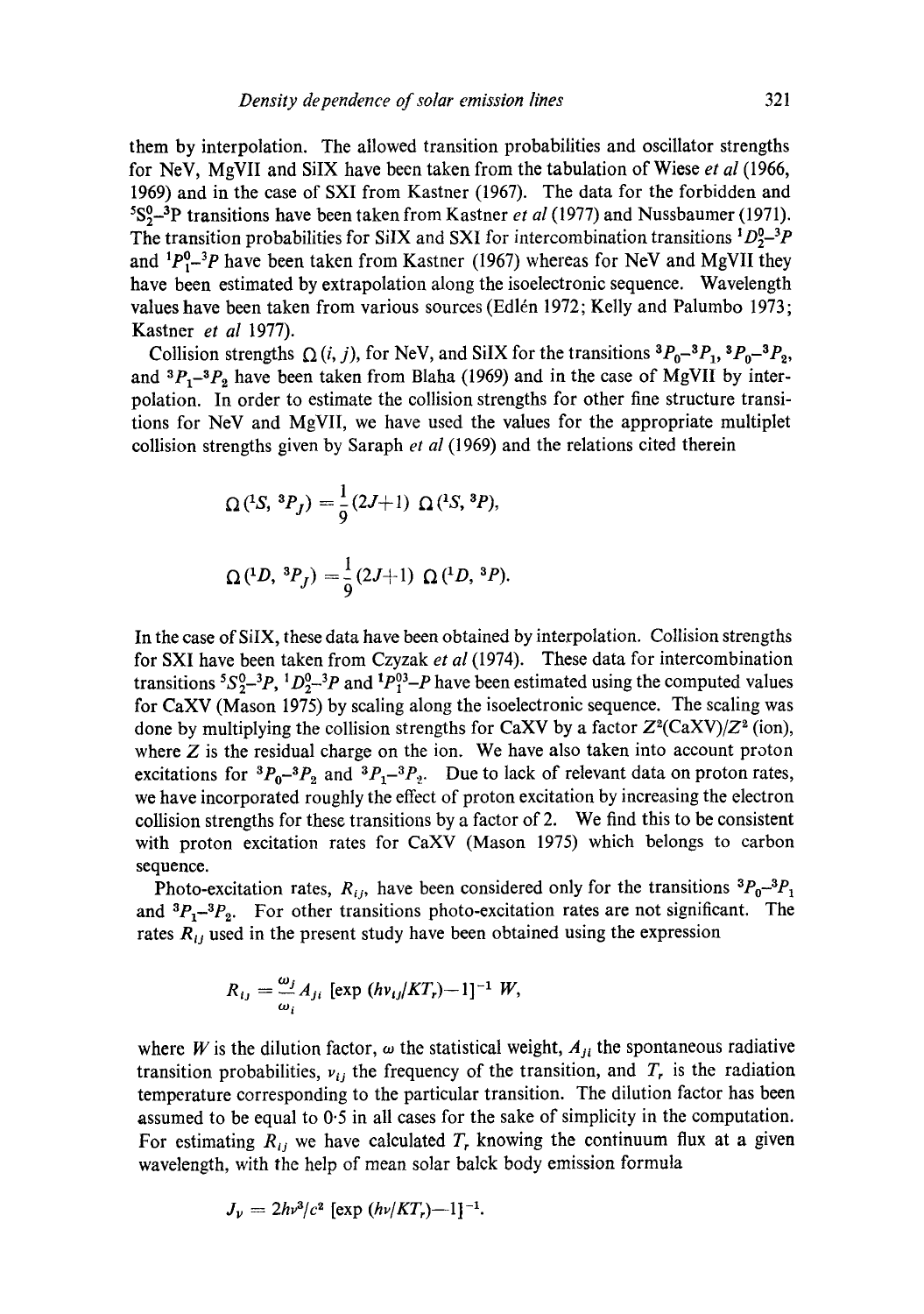#### **3. Line emission**

The line emission from a given volume element in the solar atmosphere in a steady state is given by the expression

$$
E(j, i) = (1/4\pi) A_{1i} h v_{1j} N_i \text{ (ergs cm}^{-3} \text{ s}^{-1} \text{ sr}^{-1}),
$$

where  $N_j$  is the level density for the upper level of the transition. Thus the problem reduces to the calculation of the population density  $(N<sub>i</sub>)$  of the upper excited level. Assuming steady state condition, we have solved the statistical equilibrium equations for various levels with the electron density and temperature as parameters. Equilibrium equation for a given level  $(j)$  can be expressed as

$$
N_j \left[ \sum_{i < j} (A_{ji} + N_e C_{ji}) + \sum_{k > j} N_e C_{jk} \right]
$$
\n
$$
= \sum_{i < j} N_i \left[ R_{ij} + N_e C_{ij} \right] + \sum_{k > j} N_k \left[ A_{kj} + N_e C_{kj} \right].
$$

 $N_e$  is the electron density, and C the collision rate. The collision rates are expressed in terms of the collision strengths  $\Omega$  (i, j) in the form

$$
C_{ij} = 8.63 \times 10^{-6} \Omega(i, j) \exp(-E_{ij} / KT_e)/\omega_i T_e^{\frac{1}{2}} \text{ (cm}^{+3} \text{ s}^{-1})
$$
 (for excitations),

$$
C_{kj} = C_{jk} \left( \omega_j / \omega_k \right) \exp \left( E_{jk} / K T_e \right) \left( \text{cm}^{+3} \text{ s}^{-1} \right)
$$

(for de-excitations),

where  $T_e$  is the electron temperature, K the Boltzmann constant and  $E_{ij}$  is the excitation energy. Collision rates in terms of absorption oscillator strengths can be expressed as (Van Regemorter 1962)

$$
C_{ij} = 1.70 \times 10^{-3} \text{ g} f_{ij} \text{ exp } (-E_{ij}/KT_e)/E_{ij} \text{ (eV)} T_e^{1/2} \text{ (cm}^{+3} \text{ s}^{-1}),
$$

where  $f_{ij}$  is the oscillator strength and g is the Gaunt factor. In order to simplify computations, we have assumed Gaunt factor to be equal to 0.8 for all the permitted transitions considered. This is reasonable for the allowed transitions which do not involve a change in the principal quantum number.

Since the level population of higher term levels is essentially determined by the ground term levels, the variation of the population of these levels with electron density will be reflected in the variation of line emission with electron density. Further, since the variation of relative ion abundance of an element exhibits sharply peaked behao viour with respect to temperature, it is reasonable to assume that the line emission takes place from a layer of effectively uniform density and temperature. In figures 2 to 5, we have shown line intensity ratios as a function of electron density for each of NeV, MgVII, SilX, and SXI. The temperature values indicated in these figures are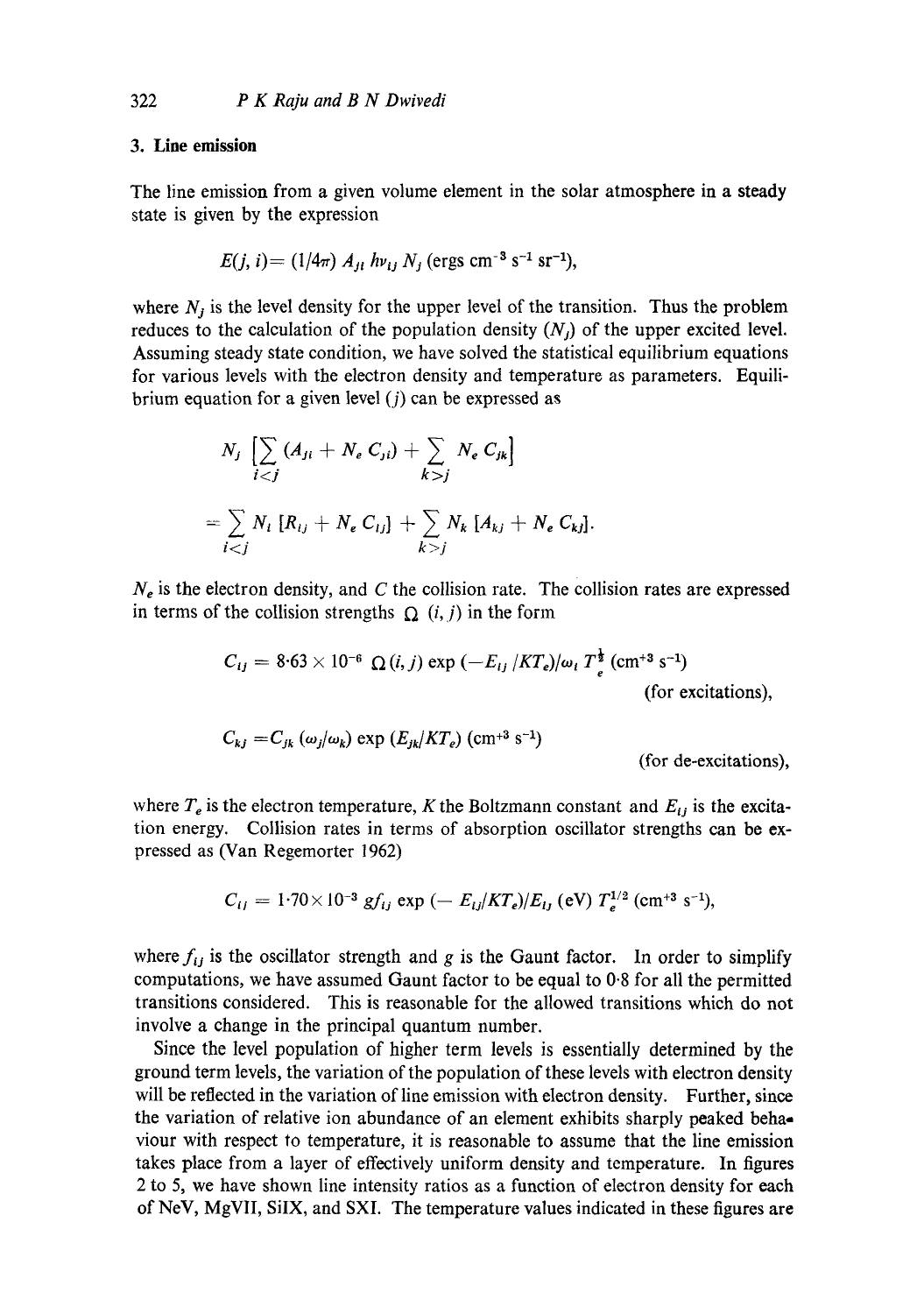



Figure 3.



Figure 4.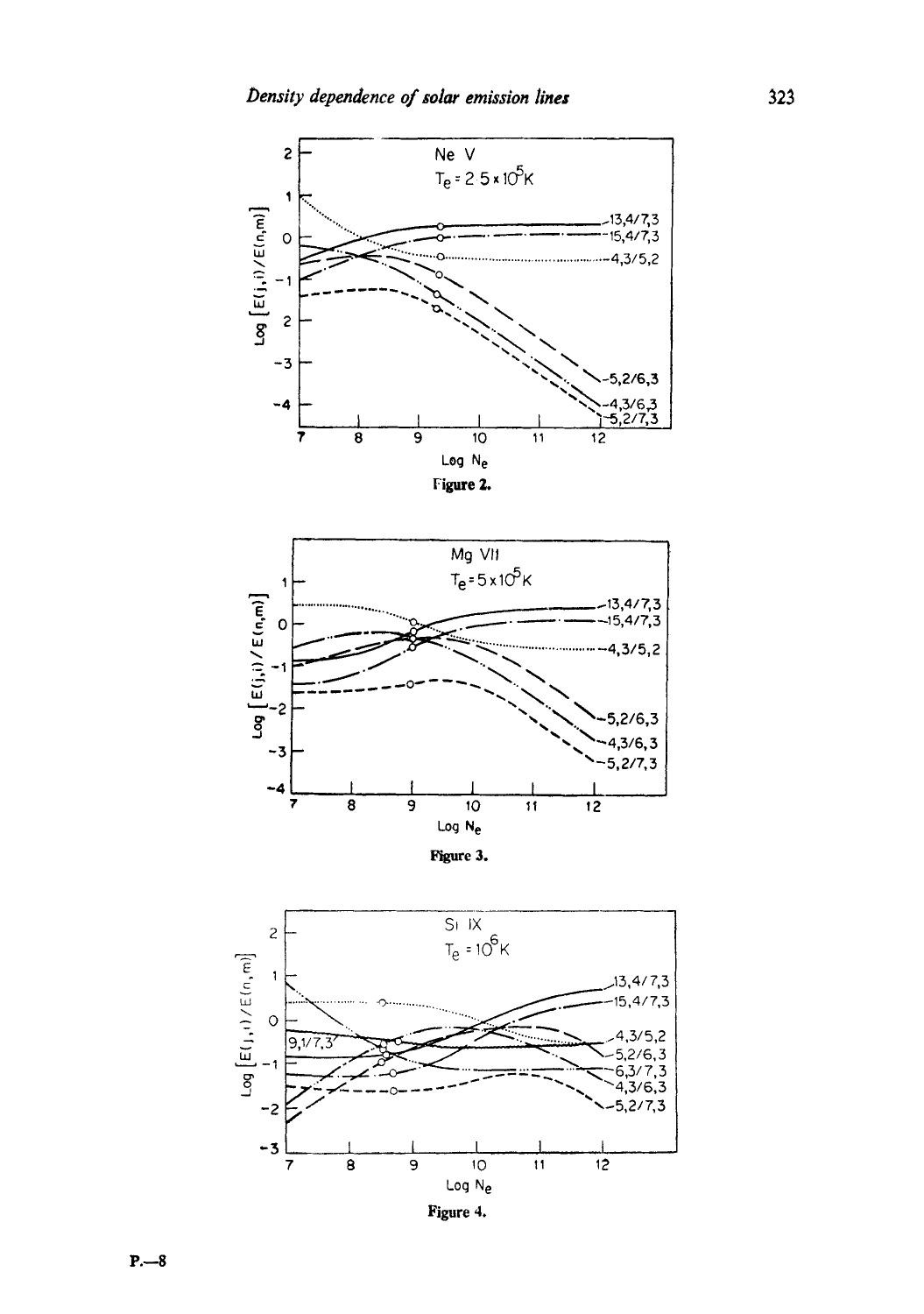



**Figures 2 to 5.** Intensity ratios  $E(j, i)/E(n, m)$  as a function of  $N_e$ . Open circles correspond to the calculated intensity ratios based on the model of Elzner (1976). corresponds to the temperature for the maximum relative ion abundance of the element.

those at which the relative ion abundance of the element is maximum. These line intensity ratios are rather insensitive to temperature variation.

#### **4. Results and discussion**

Not many lines are observed from these ions with calibrated intensities suitable for density determinations. In order to check if the density sensitivity of our line ratios falls into a range useful for solar work, we have calculated the relevant intensity ratios using a spherically symmetric model for the quiet sun (Elzner 1976). The ratios thus obtained are shown by open circles in figures 2 to 5. They fall on the density sensitive portion of the curves, thereby providing a direct method for determining  $N_e$ .

From figure s 2 to 5 we notice that the forbidden lines with transitions  ${}^{1}S_{0}{}^{-3}P_{1}$  and  ${}^{1}D_{2}$ <sup>-3</sup> $P_{2}$  relative to the intersystem line  ${}^{5}S_{2}{}^{0}$ -3 $P_{2}$  are density-sensitive, particularly suitable for active regions. Forbidden line  ${}^{1}S_{0}{}^{-3}P_{1}$  relative to the allowed line  ${}^{3}D_{3}{}^{-3}P_{2}$ could also be used as a density indicator for active regions. The intensity ratios of forbidden lines corresponding to transitions  ${}^{1}D_{2}{}^{3}P_{2}$  and  ${}^{1}S_{0}{}^{-3}P_{1}$  for the ions MgVII, SiIX, and SXI could also be useful for active region conditions. Mason and Bhatia (1978) have not explicitly discussed these forbidden line ratios. However, using their data we find that their ratios for various densities in the relevant range are  $20\%$ smaller than ours. Using a working model for quiet sun (Elzner 1976) we find that for SiIX the expected flux ratio for these forbidden lines falls on our intensity ratio curve as expected. But based on the calculations of Mason and Bhatia (1978), it is not attained within the relevant electron density range. Sandlin *et al* (1977) have observed in two active regions off the limb, lines corresponding to the intersystem transitions  ${}^5S_2^0$ - ${}^3P_1$  and  ${}^5S_2^0$ - ${}^3P_2$  as well as forbidden transition  ${}^1S_0$ - ${}^3P_2$  of NeV. In the case of MgVII, they observe the forbidden line with transition  ${}^{1}S_{0} - {}^{3}P_{2}$ . However, two forbidden lines corresponding to the transitions  ${}^{1}D_{2}{}^{-3}P_{1}$  and  ${}^{1}D_{2}{}^{-3}P_{2}$  are observed for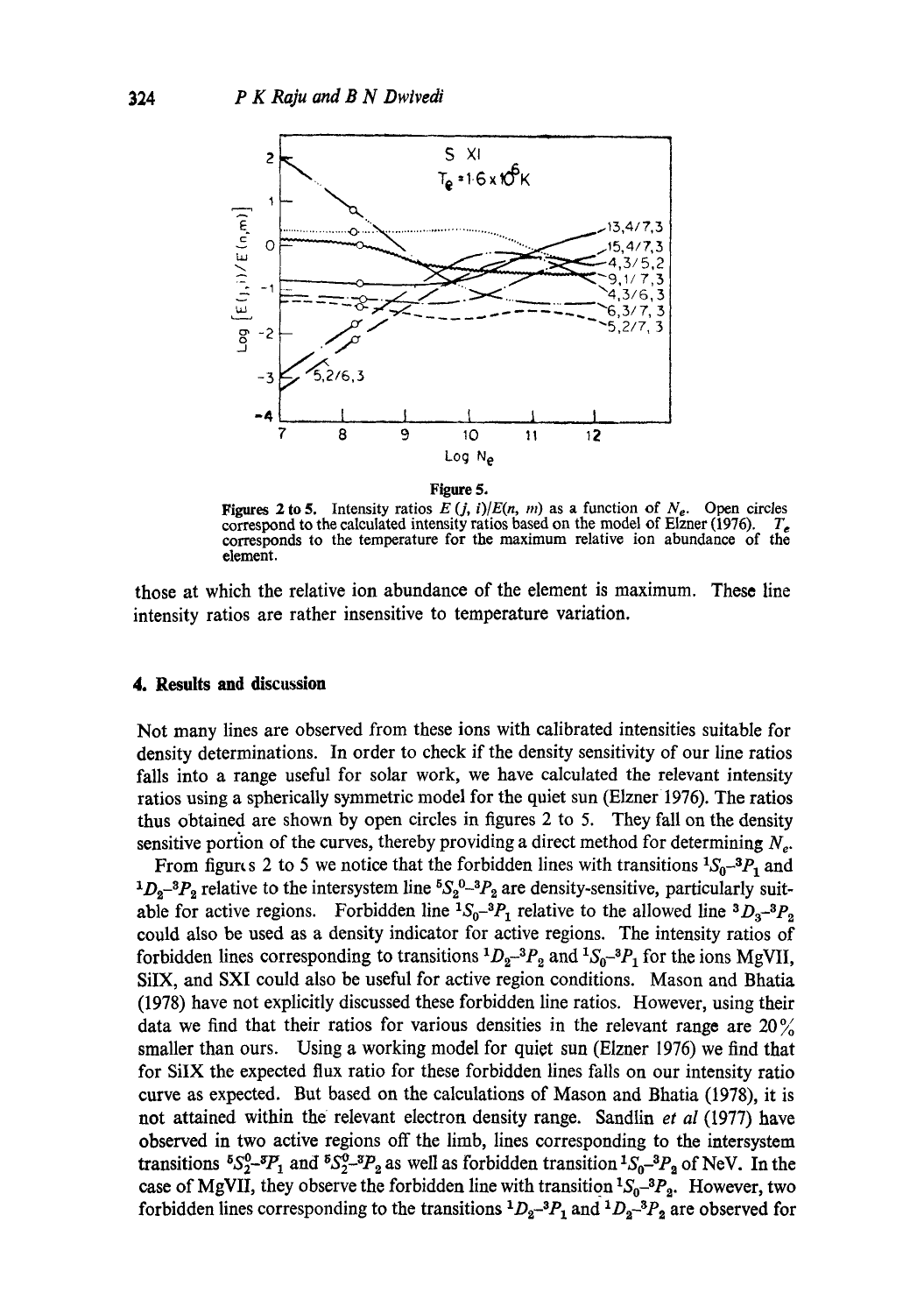SilX and SXI. For the two active regions Sandlin *et aI* (1977) quote the following intensity values, relative to the FeXII line at  $1242 \text{ Å}$ , for the above mentioned forbidden transitions: 0.05 for NeV line at 1574.82 Å and 1.9 for MgVII line at 1189.82 A for the active region AR 12300 at 40" above the limb; 2.5 for MgVII line at 1189.82  $\AA$  and 6.6 and 11 for SiIX at 1984.88  $\AA$  and 2149.26  $\AA$  respectively whereas 0.4 and 2.8 for SXI at  $1614.51$  Å and  $1826.21$  Å for the active region AR 12114 at 4 arc see above the limb. The NeV and MgVII lines correspond to the transition <sup>1</sup>S<sub>0</sub><sup>-3</sup> $P_1$  whereas SiIX and SXI lines correspond to the transitions <sup>1</sup> $D_2$ <sup>-3</sup> $P_1$  and  $^{1}D_{2}^{3}P_{2}^{2}$  respectively. Sandlin *et al* (1977) have quoted the conversion factor to get the absolute intensity only in the case of active region 4 arc see off the limb. In view of the intensity ratios discussed above, lines corresponding to the transition  $5S_2^0$ <sup>-3</sup> $P_2$  of MgVII, SiIX, and SXI must definitely be observable in active regions.

In tables 1 to 4, we have listed calculated fluxes from the entire solar disk at earth's distance for various strong and weak lines. Calculated fluxes for these lines may be useful in resolving difficulties associated with line identification, masking, or blending due to lines arising from the ions of other isoelectronic sequences. The fluxes were calculated using the spherically symmetric model for the quiet sun (Elzner 1976). The relative abundance values for Ne, Mg, Si and S have been taken from Kate (1976). With longer exposures it should be possible to observe some of the weaker lines also, particularly across the limb. Calculated fluxes for some of the lines are comparable with those reported by Dupree *et al* (1973) and Malinovsky and Heroux (1973). In the extreme cases they agree within a factor of 2 to 3. The discrepancies in the calculated and observed flux values could be ascribed to uncertainties in atomic parameters, relative abundances, model atmosphere, and ionisation equilibrium values on the one hand and in measurements on the other. Behring *et al* (1976) have reported relative eye estimates for some of the lines

| Transition |                        | يجبس<br>Flux $(10^{-3} \text{ ergs cm}^{-3} \text{ s}^{-1})$ |          |
|------------|------------------------|--------------------------------------------------------------|----------|
|            | $\lambda(\mathbf{A})$  | Calculated                                                   | Observed |
| (14, 2)    | $358 - 48$             | 0.42                                                         |          |
| (14, 3)    | 359.39                 | 0.69                                                         |          |
| (15, 4)    | 365.61                 | 0.86                                                         |          |
| (13, 4)    | $416 - 20$             | 1.64                                                         |          |
| (10, 3)    | 482.99                 | 0.73                                                         | 1.001    |
| (8, 2)     | 569.83                 | 0.41                                                         |          |
| (7, 3)     | 572.34                 | 0.82                                                         | 1.051    |
| (6, 2)     | 1136.50 <sub>†</sub>   | 0.04                                                         |          |
| (6, 3)     | $1145.60$ <sup>+</sup> | 0.12                                                         |          |
| (5, 2)     | $1574.82$ <sup>+</sup> | 0.02                                                         |          |
| (4, 3)     | 3426.84                | 0.006                                                        |          |

**Table** 1. Calculated fluxes from the entire solar disk at earth's distance. NeV--Ion  $n(Ne)/n(H) = 3.98 \times 10^{-5}$ 

?Observed lines in active regions from Sandlin *et al* (1977)

~:Observed values from Dupro~ *et al* (1973)

\*Observed values from Malinovsky and Heroux (1973)

\*\*Observed values from Behring *et al* (1973)

bdenotes that the line is blended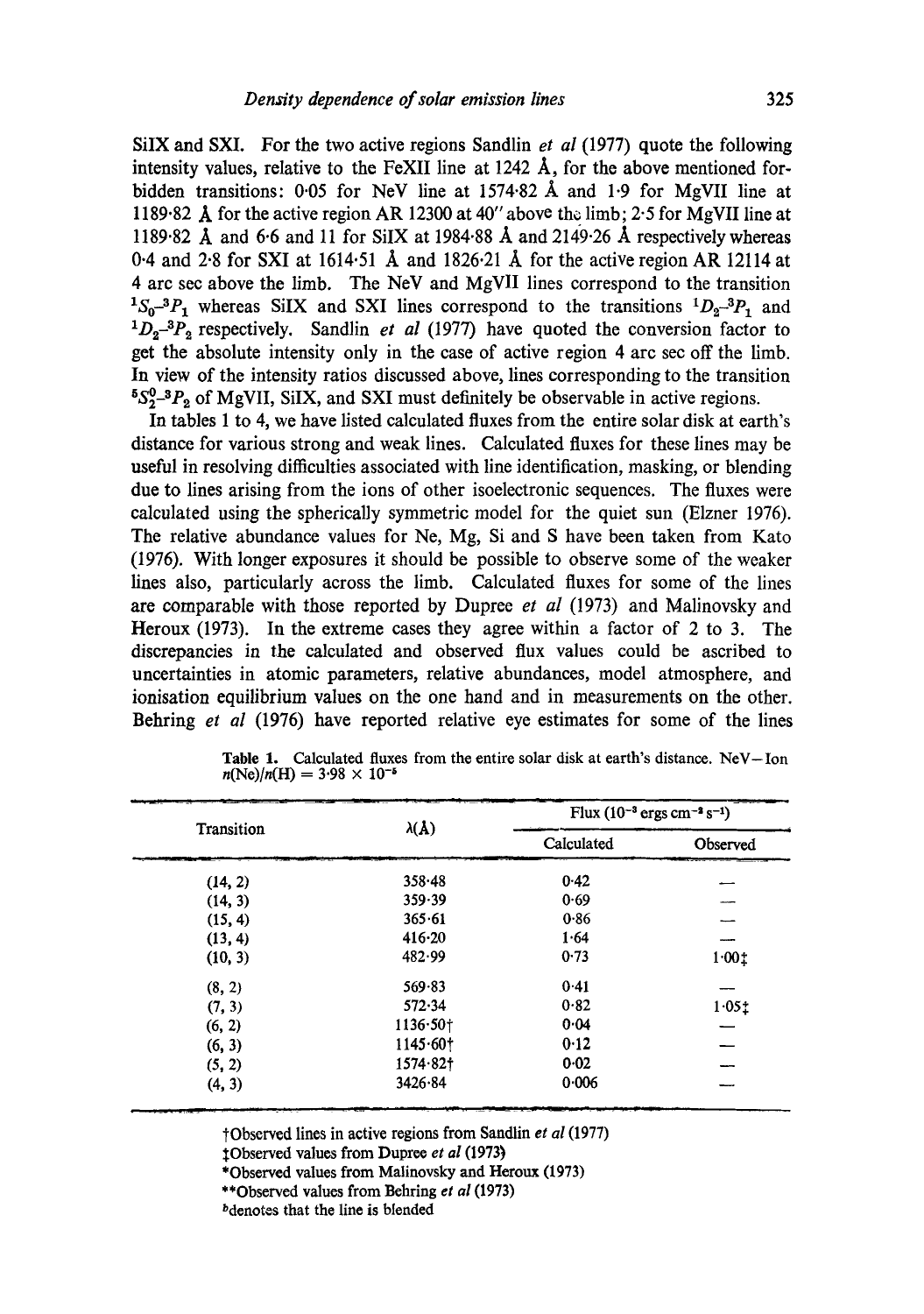| Transition<br>(14, 1)<br>(14, 2) | $\lambda(\mathbf{A})$    | Flux $(10^{-3} \text{ ergs cm}^{-8} \text{ s}^{-1})$ |                  |                   |
|----------------------------------|--------------------------|------------------------------------------------------|------------------|-------------------|
|                                  |                          | Calculated                                           | Observed         |                   |
|                                  | 276.15<br>$277 - 01$     | 0.39<br>$1 - 10$                                     | $0.4*$<br>$1.4*$ | 9**               |
| $(14, 3)$<br>$(15, 4)$           | $278 - 41$<br>$280 - 74$ | 1.85<br>0.49                                         | $2.4*$           | $7**$             |
| (13, 4)                          | 319.02                   | $1 - 21$                                             |                  |                   |
| (11, 1)<br>(12, 2)               | 363.77<br>365.24         | 0.42<br>0.40                                         |                  |                   |
| (10, 2)<br>(11, 2)               | 365.24<br>$365 - 24$     | 0.55<br>0.32                                         |                  |                   |
| (11, 3)<br>(10, 3)               | 367.67<br>367.68         | 0.53<br>1.59                                         | $\frac{1}{1}$    | $9**$             |
| (9, 1)<br>(9, 2)                 | 429.13<br>431.22         | 0.41<br>0.32                                         |                  |                   |
| $(8, 2)$<br>$(8, 3)$<br>$(7, 3)$ | 431.22<br>434.71         | 0.94<br>0.31                                         | $\frac{1}{1}$    | $4***$<br>$10***$ |
|                                  | 434.92                   | 1.83                                                 | $\equiv$         |                   |
| $(6, 2)$<br>$(6, 3)$<br>$(5, 2)$ | 851.00<br>864.00         | 0.06<br>0:17                                         |                  |                   |
| (4, 3)                           | $1189.82$ †<br>2629.47   | 0.07<br>0.08                                         |                  |                   |

Table 2. Calculated fluxes from the entire solar disk at earth's distance.<br>MeVII—Ion;  $n(Mg)/n(H) = 3.16 \times 10^{-6}$ 

Symbols explained in footnote to table 1.

| Transition                                          | $\lambda(\lambda)$                                               | Flux $(10^{-3} \text{ ergs cm}^{-2} \text{ s}^{-1})$ |                            |                            |                                       |
|-----------------------------------------------------|------------------------------------------------------------------|------------------------------------------------------|----------------------------|----------------------------|---------------------------------------|
|                                                     |                                                                  |                                                      | Calculated                 | Observed                   |                                       |
| (14, 1)<br>(14, 2)<br>(14, 3)<br>(15, 4)<br>(13, 4) | $223 - 72$<br>$225 \cdot 03^b$<br>227.01<br>227.30<br>$258 - 10$ | 0.88<br>2.53<br>4.05<br>0.21<br>0.55                 | $2.4*$<br>$4.5*$<br>$7.9*$ |                            | $6***$<br>$24***$<br>$22**$<br>$5***$ |
| (11, 1)                                             | 290.63                                                           | 0.96                                                 | $2.1*$                     |                            |                                       |
| (12, 2)<br>(11, 2)<br>(10, 2)                       | 292.83<br>292.83<br>292.83                                       | 0.96<br>0.71<br>1.08)                                | $4.3*$                     | (1.38)<br>(1.56)<br>(1.36) | $15***$                               |
| (11, 3)<br>(10, 3)                                  | 296.19<br>296.19                                                 | 1.13<br>3.04                                         | $6.3*$                     | (2.49)<br>(3.81)           | $20**$                                |
| (9, 1)                                              | 342.97<br>345.01                                                 | $1 - 02$<br>0.76                                     |                            |                            | $10**$                                |
| $(9, 2)$<br>$(8, 2)$<br>$(8, 3)$                    | 345.10                                                           | 2.05                                                 |                            |                            | $16***$                               |
| (7, 3)                                              | 349.77<br>349.96                                                 | 0.66<br>3.17                                         | $\equiv$ }                 |                            | $20**$                                |
| $(6, 2)$<br>$(6, 3)$<br>$(5, 2)$<br>$(4, 2)$        | $672 - 00$<br>696.00<br>949.90                                   | 0.31<br>0.77<br>0.08                                 |                            |                            |                                       |
| (4, 3)                                              | 1984-88†<br>2149-26†                                             | 0.10<br>0.21                                         |                            |                            |                                       |

Table 3. Calculated fluxes from the entire solar disk at earth's distance.<br>SiIX—Ion; *n* (Si)/*n*(H) = 5.01 × 10<sup>-5</sup>

Symbols explained in footnote to table 1.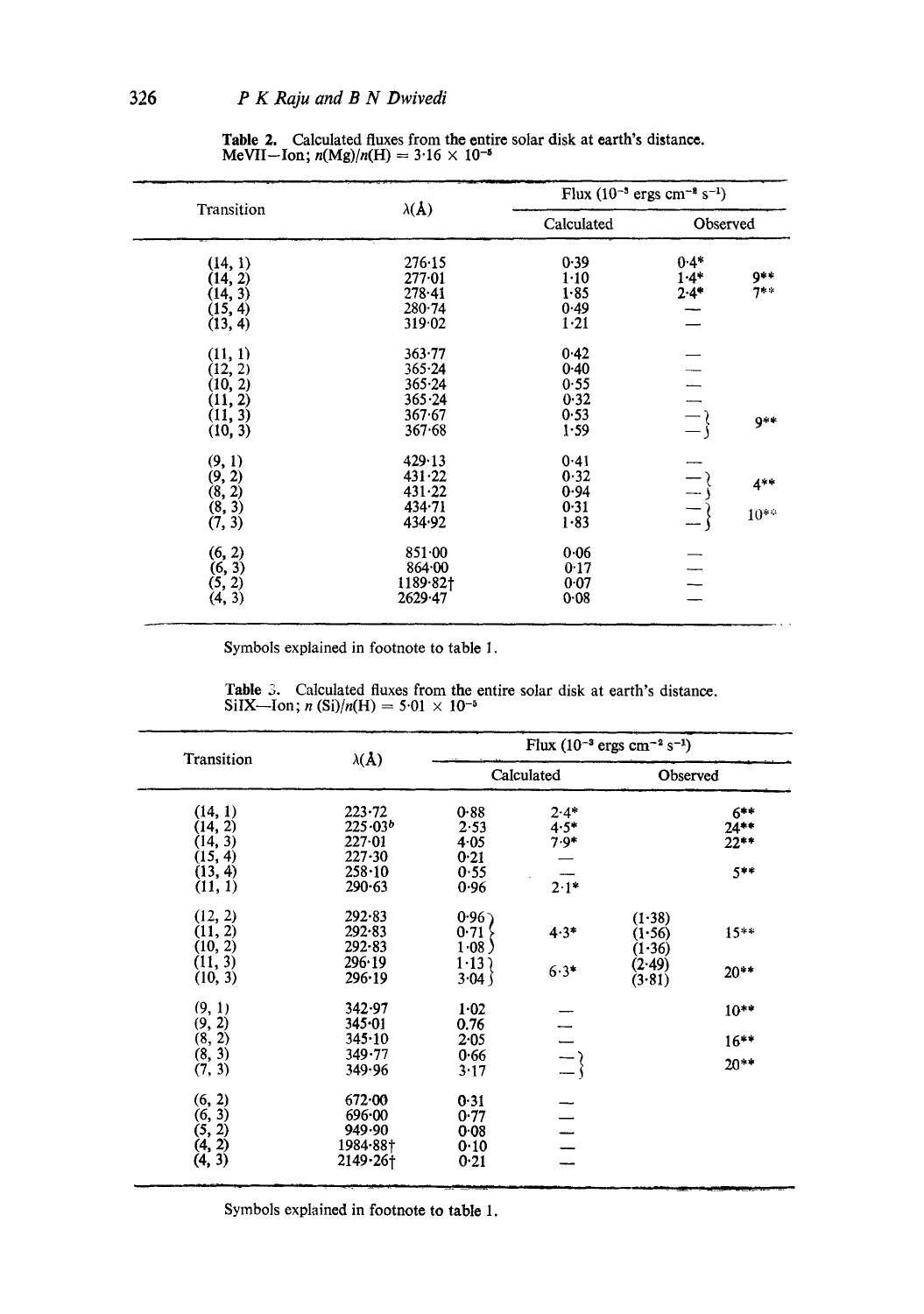| Transition | $\lambda(\Lambda)$  | Flux (10 <sup>-3</sup> ergs cm <sup>-2</sup> s <sup>-1</sup> ) |          |
|------------|---------------------|----------------------------------------------------------------|----------|
|            |                     | Calculated                                                     | Observed |
| (14, 1)    | 186.85              | 0.33                                                           |          |
| (14, 2)    | 188.68 <sup>b</sup> | 0.95                                                           | $1.6*$   |
| (14, 3)    | 191.26              | 1.39                                                           | $2.3*$   |
| (15, 4)    | 190.37              | 0.03                                                           |          |
| (13, 4)    | 215.95              | 0.08                                                           |          |
| (11, 1)    | 239.81              | 0.39                                                           | $1.4*$   |
| (10, 3)    | 246.90 <sup>b</sup> | 0.38                                                           | $1.5*$   |
| (11, 3)    | 247.12 <sup>b</sup> | 0.43                                                           | $1.6*$   |
| (9, 1)     | $281 - 40$          | 0.56                                                           | $2.3*$   |
| (9, 2)     | 285.58 <sup>b</sup> | 0.51                                                           | $1.4*$   |
| (8, 2)     | $285.83^{b}$        | 0.48                                                           | $1.6*$   |
| (7, 3)     | 291.59              | 0.57                                                           | $0.85*$  |
| (6, 2)     | 555.00              | 1.68                                                           |          |
| (6, 3)     | 578.00              | 3.68                                                           |          |
| (5, 2)     | $782 - 76$          | 0.02                                                           |          |
| (4, 2)     | $1614.51\dagger$    | 0.03                                                           |          |
| (4, 3)     | 1326.21             | 0.05                                                           |          |

**Table** 4. Calculated fluxes from the entire solar disk at earth's distance. SXI--ion;  $n(S)/n(H) = 1.99 \times 10^{-5}$ 

Symbols explained in footnote to table 1.

discussed here. They are also listed here for the sake of comparison. Based on our calculation for absolute fluxes, lines with transition  ${}^5S_2{}^{0}{}_{-}{}^3P_1$  of SiIX and SXI (tables 3 and 4) have sufficient intensity for observation whereas the corresponding line of MgVII (table 2) may also be observable with longer exposure. Lines corresponding to the transition  ${}^{1}D_{2}{}^{-3}P_{2}$  of NeV and MgVII, whereas with transition  ${}^{1}S_{0}$ <sup>-3</sup> $P_{1}$  of SiIX and SXI should have observable flux in active regions.

From figures 2 and 3, we see that the line intensity ratios with transitions  ${}^{1}D_{2}^{0}$ - ${}^{1}D_{2}$ and  ${}^{1}P_{1}^{0}$ - ${}^{1}D_{2}$  relative to the strongest line corresponding to the transition  ${}^{3}D_{3}^{0}$ - ${}^{3}P_{2}$ for NeV and MgVII could be used as density indicator for quiet sun regions. Our model calculations help us make the definite conclusion that singlet to singlet lines of NeV and MgVII are intense enough for observation. Further, the line intensity ratios for singlet to singlet relative to triplet to triplet transitions are useful probes for the quiet sun. We also get this density sensitivity in the expected electron density region. In the case of SiIX and SXI, these ratios could be useful for active regions. Calculated flux values for SXI lines in the range 190  $\AA$ -285 Å have greater discrepancy over observed ones. This could partly be ascribed to blending of these lines. The intensity ratio from our computed flux values for the transition  ${}^3D_1^0-{}^3P_0$  relative to  ${}^3D_3^0-{}^3P_2$  of SXI falls on our intensity ratio curve within the relevant electron density range. However, our computed intensity ratio for these two transitions does not compare well with the intensity ratios given by Mason and Bhatia (1978). Further, we see that the calculated line flux (table 4) for SXI line corresponding to the transition  ${}^3D_1^0-{}^3P_0$  is four times smaller than the observed one. We suspect that the line with transition  ${}^3D_1^0-{}^3P_0$  of SXI may be blended.